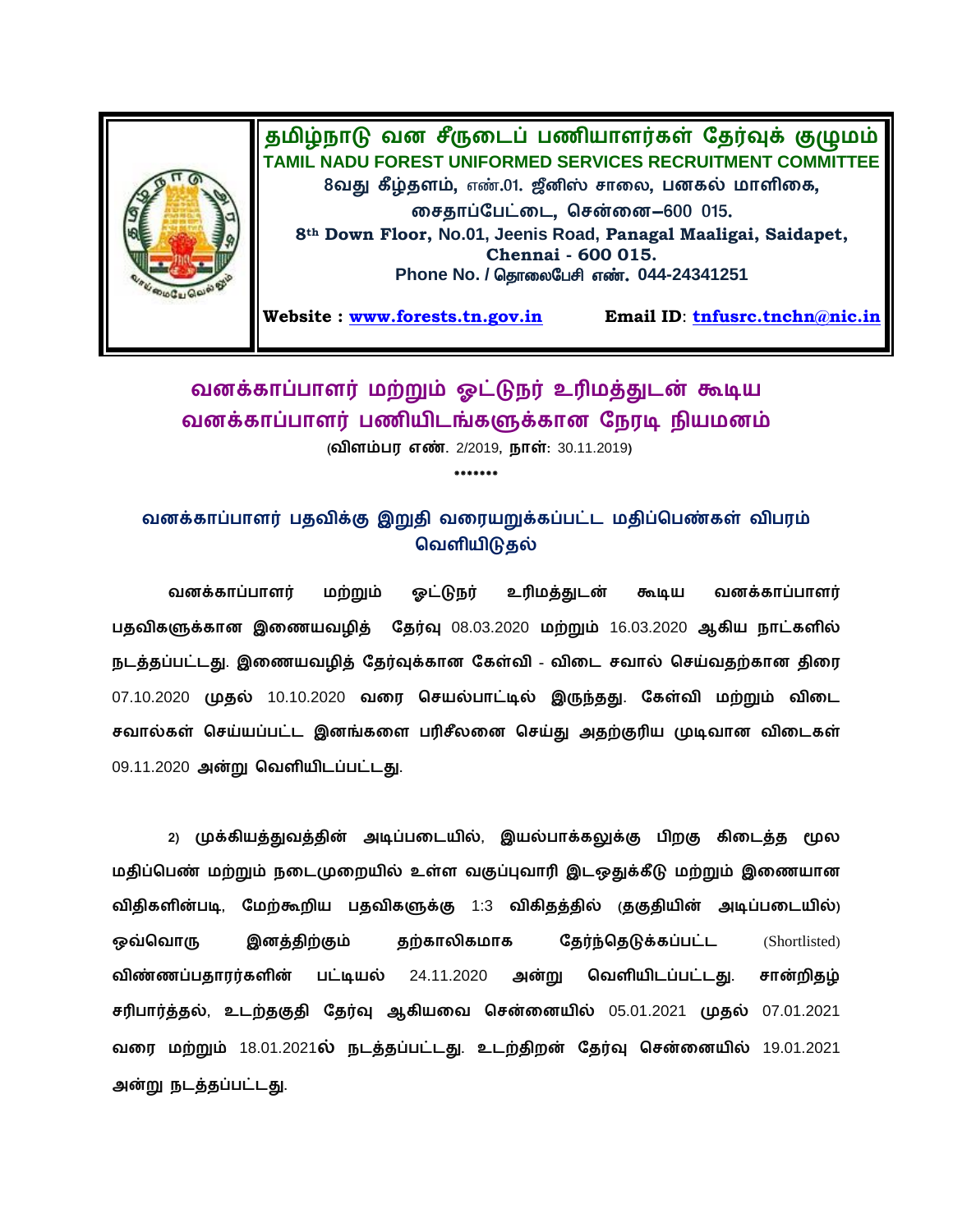3) வனக்காப்பாளர் பதவிக்கு வகுப்புவாரியான இறுதி வரையறுக்கப்பட்ட  **:**

| அட்டவணை 1:                      |  |
|---------------------------------|--|
| முன்கொணரப்பட்ட காலி பணியிடங்கள் |  |

|                | <b>MBC/DT</b> | <b>SC</b> | SC(A)  |  |
|----------------|---------------|-----------|--------|--|
| <b>General</b> | 133.00        | 132.00    | 132.00 |  |

## <u>அட்டவணை 2:</u> தற்போதைய காலி பணியிடங்கள்

|                          | General   | <b>PSTM</b> | Women  | <b>PSTM</b><br>$\geq$ | MQ        | <b>PSTM</b><br>$\geq$ | Servicemen<br>Εx- |
|--------------------------|-----------|-------------|--------|-----------------------|-----------|-----------------------|-------------------|
| <b>GT</b>                | 133.00    | 132.64      | 129.80 | 128.79                | 85.70     | 79.16                 | <b>NA</b>         |
| <b>BC</b>                | 130.81    | 130.60      | 126.76 | 126.00                | $\star$   | $\star$               | <b>NA</b>         |
| BC(M)                    | 124.00    | 123.45      | 123.73 | 116.64                | $\star$   | <b>NA</b>             | $\star$           |
| <b>MBC/</b><br><b>DT</b> | 130.81    | 130.60      | 125.75 | 125.49                | 78.55     | <b>NA</b>             | <b>NA</b>         |
| SC(A)                    | 124.74    | 124.00      | 114.61 | <b>NA</b>             | <b>NA</b> | <b>NA</b>             | $\star$           |
| <b>SC</b>                | 129.58    | 128.56      | 123.73 | 123.00                | $\star$   | <b>NA</b>             | <b>NA</b>         |
| <b>ST</b>                | <b>NA</b> | 125.49      | 119.37 | <b>NA</b>             | <b>NA</b> | <b>NA</b>             | <b>NA</b>         |

 $*$  - இந்த இனத்தில் தகுதி வாய்ந்த நபர்கள் இல்லை. எனவே, அடுத்த நிலையில் உரிய இனத்தில் இருந்து தகுதி வாய்ந்த நபர்கள் தேர்வு செய்யப்பட்டுள்ளனர்.

NA – Not Applicable**.**